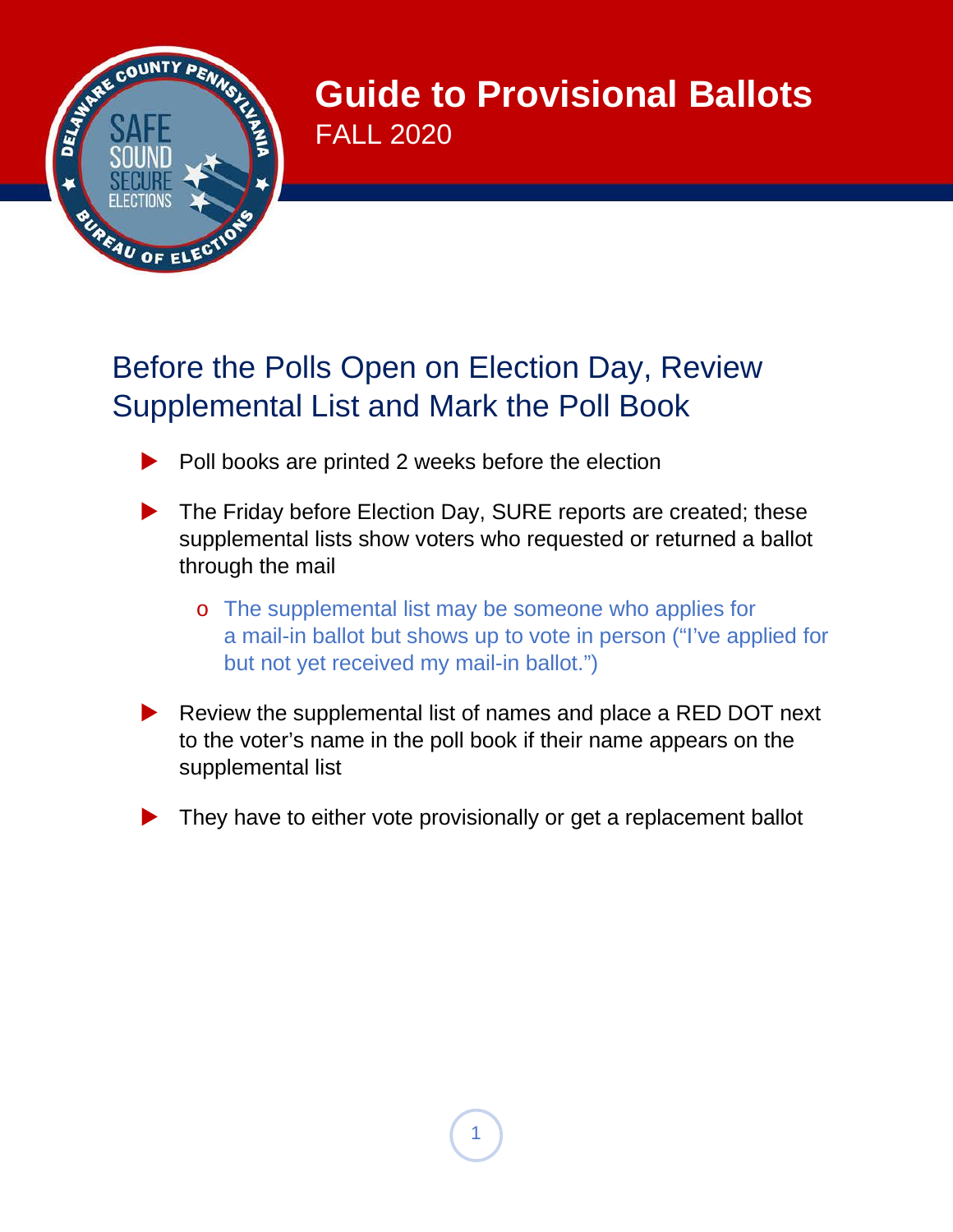## Determine Voter Eligibility

- **Look at your poll book for a name with a red dot and review** the supplemental list to find out if voter is:
	- a) registered to vote and
	- b) trying to vote at the correct location
- $\blacktriangleright$  If voter is registered in another district, direct voter to vote in that district
- If voter is unwilling or unable to go to the proper polling place, a provisional ballot may be issued
	- o Pennsylvania counties are **prohibited** from counting a provisional ballot cast by a voter registered in another county

### **DO NOT allow voter to sign the poll book or Numbered List of Voters**

If the voter's name does not appear in your poll book or supplemental list and you can't confirm voter registration status by looking up the voter's registration on [https://www.votespa.com,](https://www.votespa.com/) call the **Election Office** at **610-891-4659** to find out whether the person is registered or not and in which district the person is registered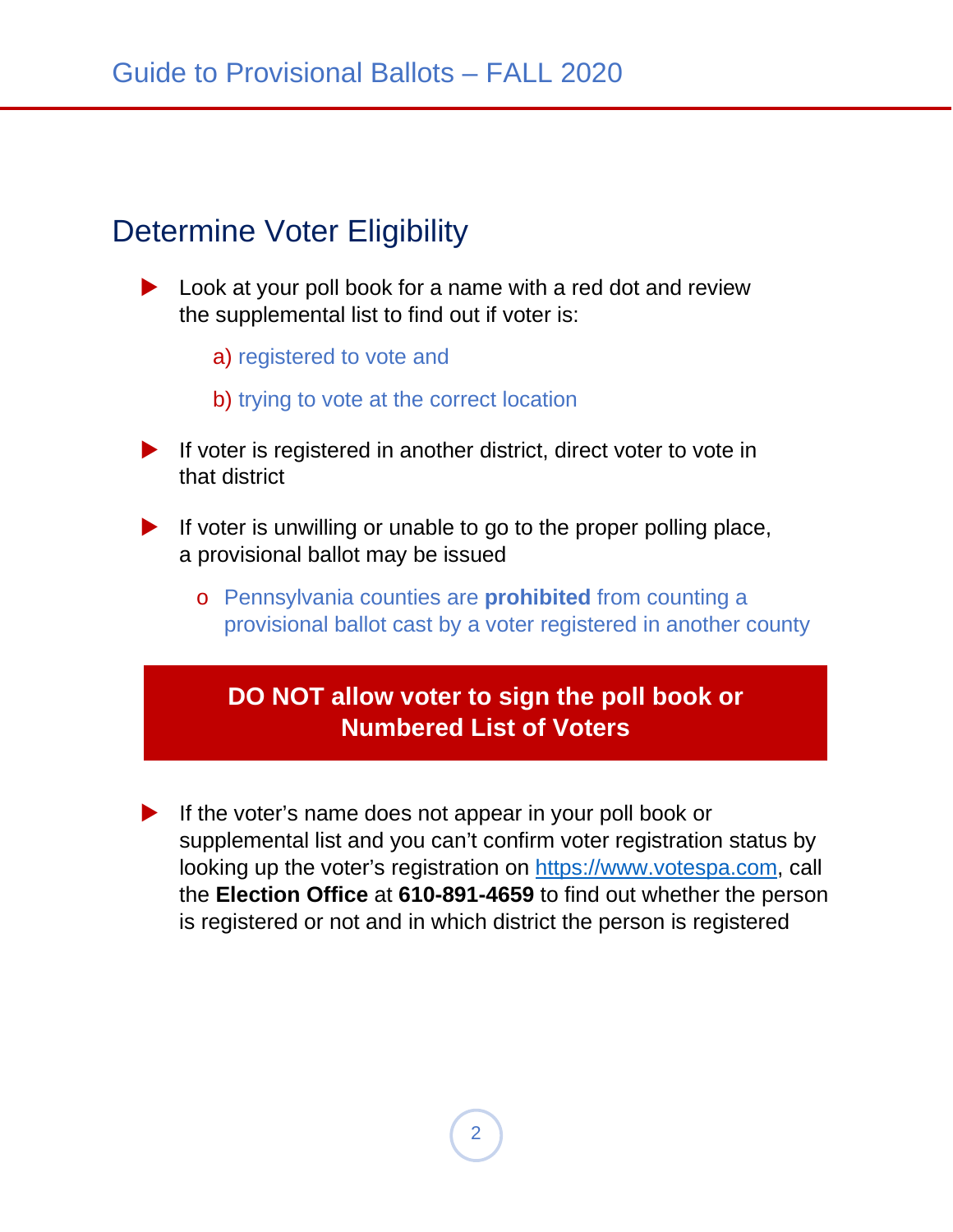## When to Issue a Provisional Ballot (When in doubt, fill one out!)

 Voter has requested (**but not returned**) a mail-in or absentee ballot

- o In this instance, the voter may ONLY vote provisionally in the polling place
- o The poll book or supplemental list will tell you if the voter received a

#### (A) mail-in or



### (B) absentee ballot



- o If the poll book/supplemental list indicate the voter has already returned their completed mail-in or absentee ballot, they may NOT receive any kind of ballot at the polling place; their vote has already been cast
- Poll book states "ID Required" but voter does not have ID to show
- Voter's eligibility is challenged by an election official
- A court order has been issued for the voter
- A court order has been issued to extend voting hours

If the voter wants to vote by regular ballot, they must surrender the mail-in or absentee ballot they previously received. See the section about *Spoiled Ballots* in your *Election Day Processing and Assisting Voters* guide.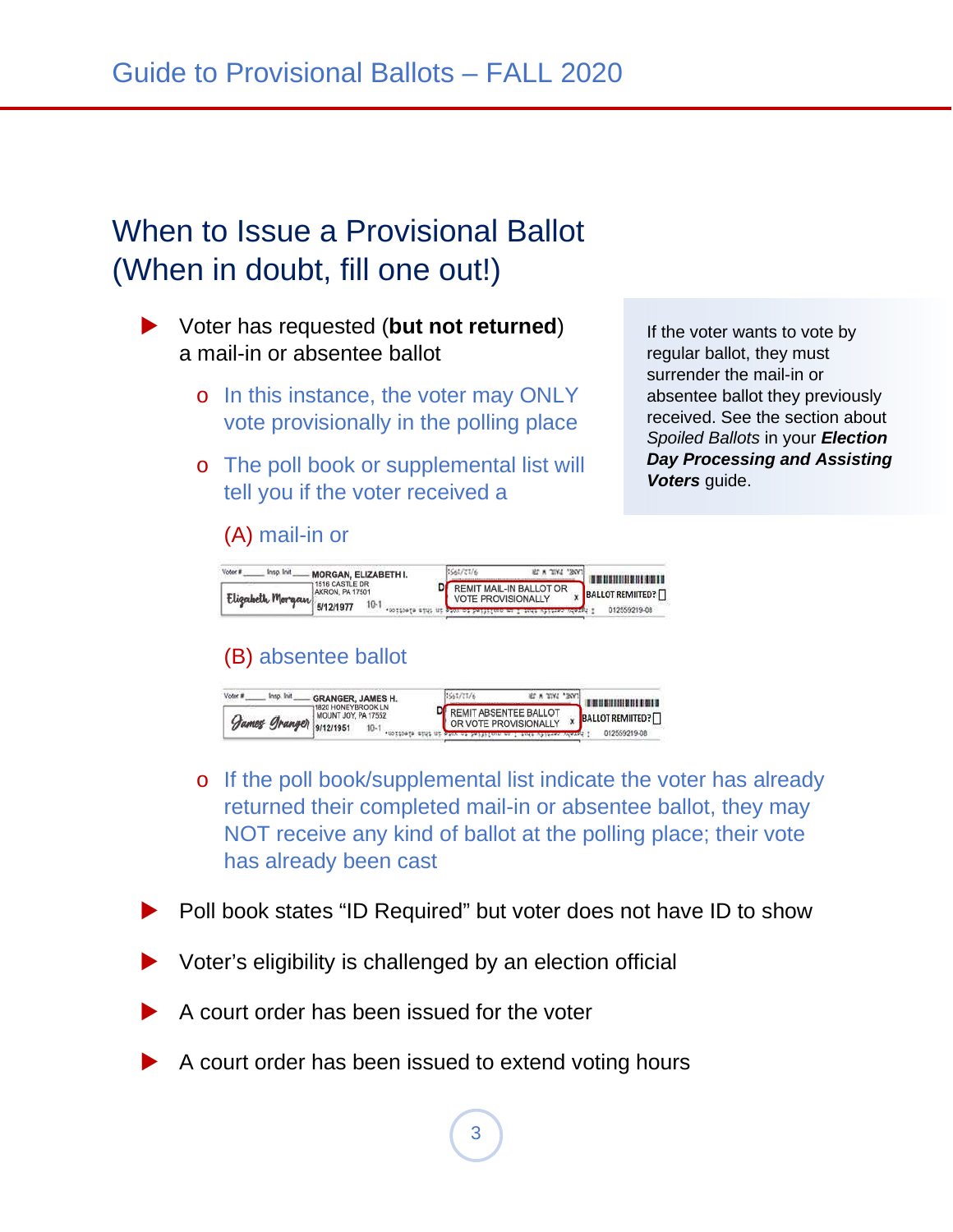### Procedure for All Provisional Ballot Voters

- 1) At the check-in table, you determine the voter requires a provisional ballot
- 2) Voter is informed of this along with the reason and given their:
	- (A) provisional ballot,
	- (B) green secrecy envelope, and
	- (C) white provisional ballot envelope
- **DO NOT allow the voter to sign the poll book**
- **DO NOT enter voter's name on the Numbered List of Voters (yellow book)**

**Judge of Election places a provisional ballot sticker on the left side of the paper ballot BEFORE issuing the ballot and green secrecy envelope**

- 3) Voter must fill out the information under *Section #1: Voter Information* listed on the white provisional ballot envelope
- 4) Voter must then complete and sign *Section #2: Voter Affidavit for Provisional Ballot*
- 5) If voter lives at a different address than the address where they are registered, voter must complete *Section #3: Current Address Where the Voter Lives*



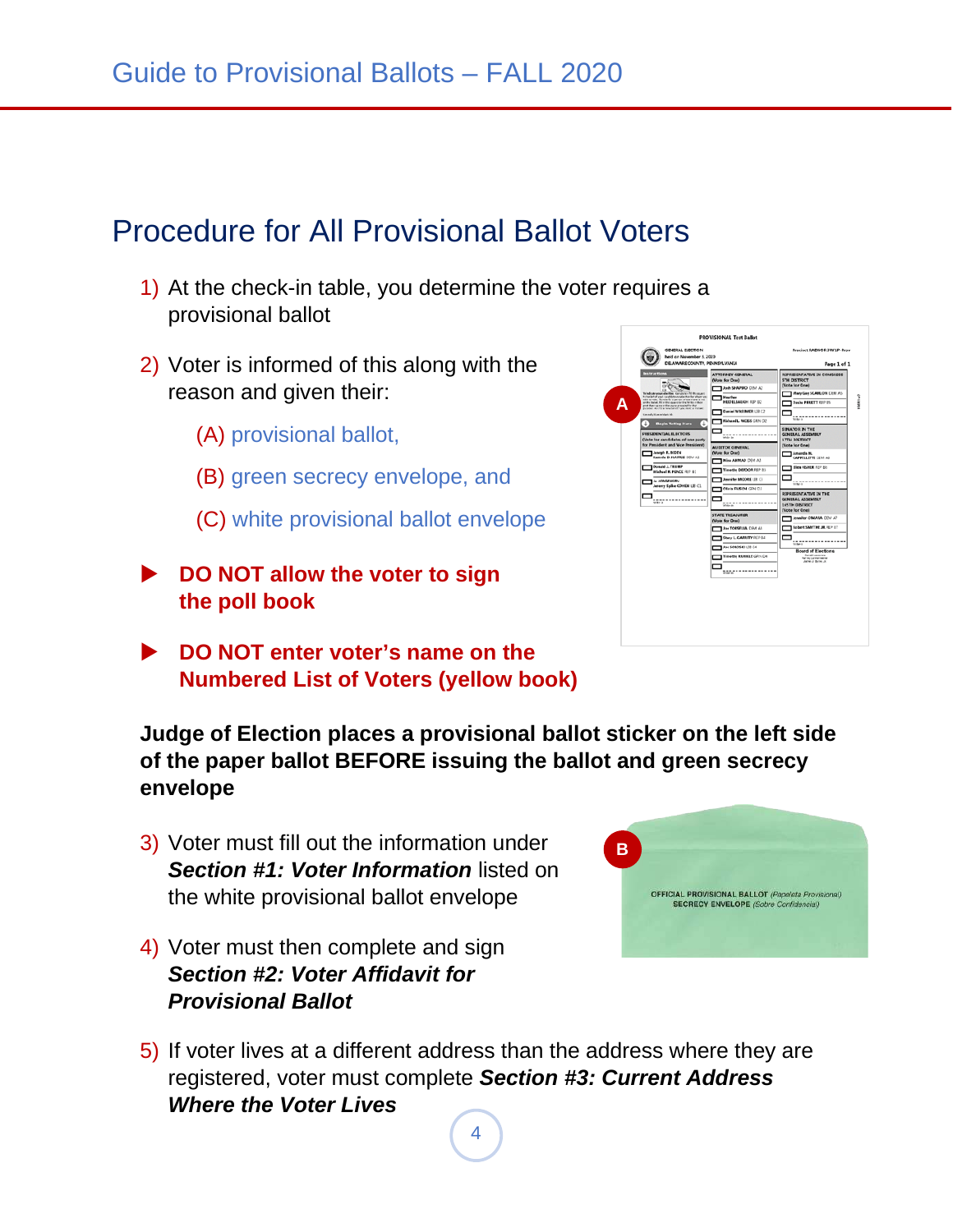- 6) Voter proceeds to vote as normal, using the provisional ballot
- 7) After the ballot is completed, voter should place the ballot in the **green secrecy envelope**, which then goes in the larger 9" x 12" white provisional ballot envelope
	- o **Seal the envelope. This envelope cannot be opened in the polling place under any circumstances.**
- 8) Voter then returns all materials to the Judge of Election and **signs the envelope in front of election officials**
- 9) Judge of Election correctly selects the reason for the provisional ballot
- 10) Judge of Election and Minority Inspector sign and date the envelope



- 12) Give voter their portion of the receipt  $(D)$ , which enables voter to determine the status of their provisional ballot
	- o *Voter may call a toll-free number—1-877-VOTES-PA (1-877-868-3772)—or visit the Pennsylvania Department of State website at [www.hava.state.pa.us](http://www.hava.state.pa.us/) to learn whether their vote was counted, partially counted, or not counted and why.*



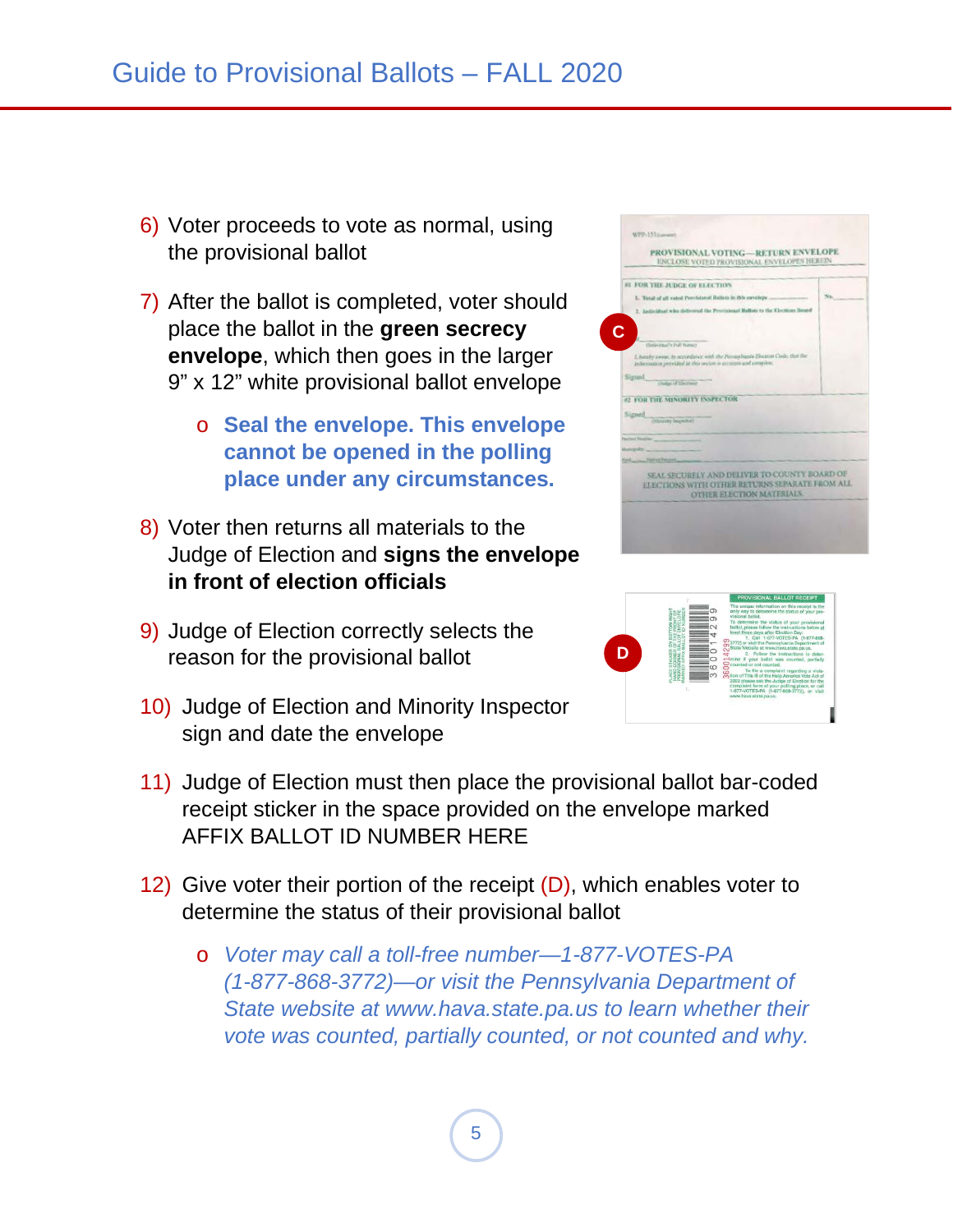- 13) Place sealed white provisional ballot envelope in the larger white *Provisional Voting – Return Envelope*, **NOT** in the ballot box
- 14) At the end of Election Day, ensure officials fill out this envelope as required
	- o Section #1 is completed by the Judge of Election
	- o Section #2 is completed by the Minority Inspector
- 14) Place this white envelope in the Blue Bag and deliver it to the Delaware County Board of Elections in Media